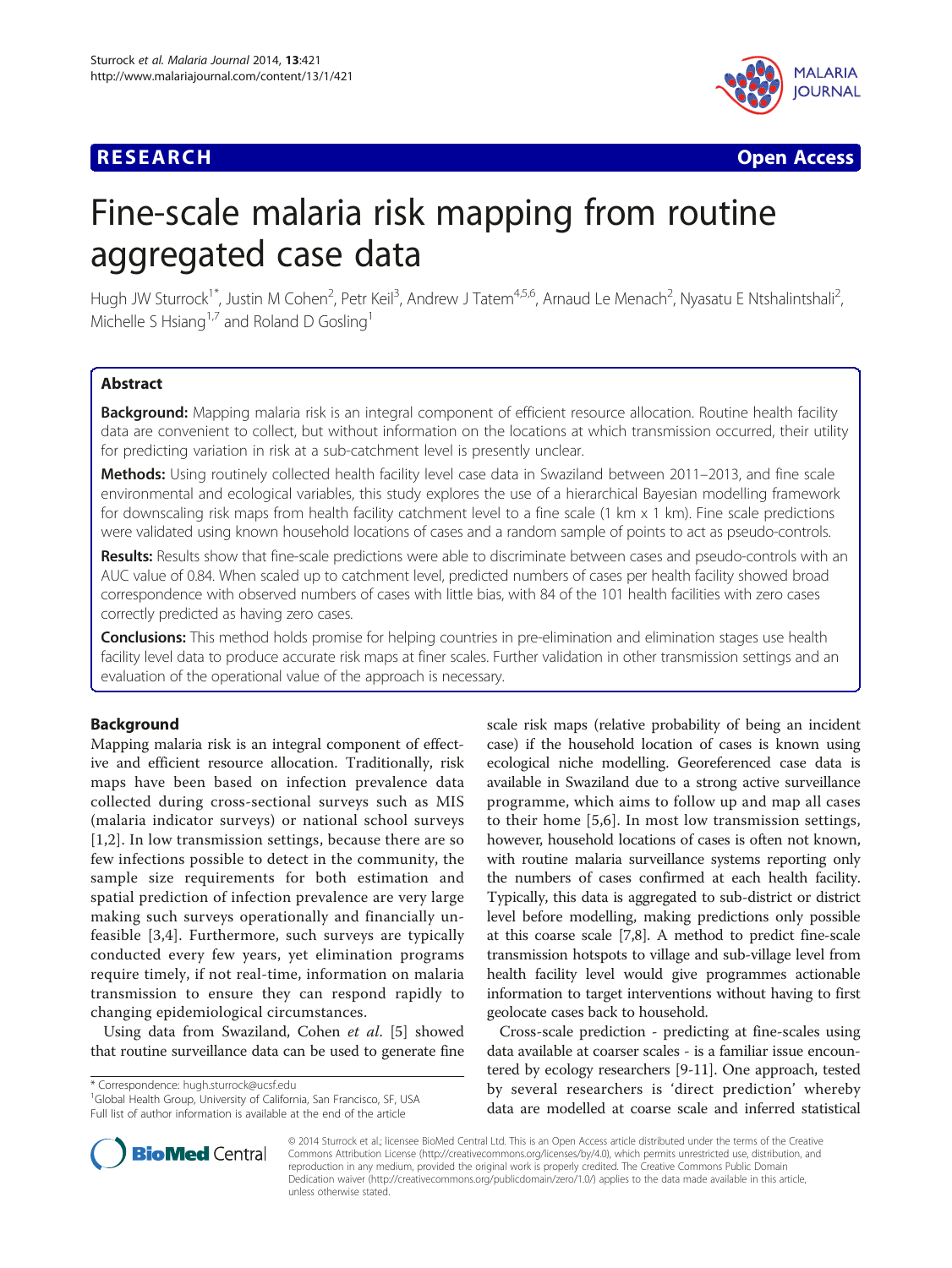relationships are then projected onto the fine-scale covariates to produce fine-scale predictions [\[9,11](#page-8-0)]. Modelling data at one scale and predicting at another can, however, lead to spurious and unreliable predictions. An alternative approach is termed 'point sampling' whereby a defined number of randomly selected pixels within each coarse scale unit are selected and modelled with the outcome [[9,12](#page-8-0)]. While this avoids some of the drawbacks of direct prediction, the arbitrary nature of selecting pixels within coarse units may lead to unreliable predictions.

More recently, Keil et al. applied a Hierarchical Bayesian Modelling (HBM) approach which treated fine-scale presences/absences of bird species in California as latent, or unobserved, variables, which were modelled as a function of observed fine-grain environmental variables and constrained by observed coarse-grain presences/absences using logistic regression [[13](#page-8-0)]. This approach allows fitting of realistic and multi-scale spatial models with both the observation and the process components, and also enables estimation of the uncertainty in the fine scale predictions. Here, similar modelling methods were applied to predict malaria risk at fine spatial resolution from routine health facility level case data in Swaziland with the goal of devising methods that can be applied to other settings where aggregate health facility data are routinely reported. As health facility case data are influenced by treatment-seeking behaviour of the population, information on treatment-seeking, collected during the most recent Swaziland MIS, are incorporated into the modelling process.

# Methods

## Case data

Data were extracted from the Swaziland Malaria Surveillance Database System, which includes information on the number of RDT and microscopy confirmed malaria cases identified at each of the 165 georeferenced public health facilities that offer malaria diagnosis, as well as active case investigation of all confirmed malaria cases contacted and followed-up. Active case investigation data includes the GPS location of case households and information on travel history from the four weeks prior to permit classification of whether infections were locally acquired or imported. As there appear to be different drivers of transmission between seasons [[14\]](#page-8-0), for the purpose of this study only local cases presenting during high season (January 1 to April 30) between 2011–2013 that received an investigation were included in the analyses. A case is classified as local if the case resides in, or travels to, a receptive area of Swaziland (determined by historical transmission records and historical vector surveillance records) and has not reported any travel to a high endemic area. Details of this surveillance system employed are reported elsewhere [\[5,14\]](#page-8-0). Data from each facility were used to generate maps, while the active investigation data were used to examine map accuracies.

#### Ecological/environmental covariates

Long-term minimum, maximum and mean land surface temperature and precipitation data were extracted from the WorldClim datasets [\[15\]](#page-8-0). Enhanced Vegetation Index (EVI), Normalized Difference Vegetation Index (NDVI) and Normalized Difference Water Index (NDWI), derived from MODIS data at 250 m resolution, were extracted from Google Earth Engine [\[16\]](#page-8-0). As the case data span three years, mean EVI and NDVI were calculated for the month of January in the years 2011 to 2013. January was chosen as this represents the month with the highest rainfall. The Shuttle Radar Topography Mission (SRTM) digital elevation model at 90 m resolution was used to estimate altitude [\[17](#page-8-0)]. Topographic Wetness Index (TWI) was calculated using methods described elsewhere [[18](#page-8-0)]. Land cover data were obtained using the most recent (2009) datasets generated by the GlobCover project at 300 m resolution [[19\]](#page-8-0). To ensure that the land cover classes used for modelling were the same as those used for country wide prediction, the land cover classes were reclassified into six groups (1 - cultivated terrestrial areas and managed lands; 2 – woody trees; 3 – shrub; 4 – herbaceous; 5 - artificial and bare areas; 6 water bodies). Data on population density, available for the year 2010, were downloaded from the Worldpop project [\(www.](http://www.worldpop.org.uk) [worldpop.org.uk](http://www.worldpop.org.uk)) at  $\sim$ 100 m resolution. Distance to nearest river was calculated with ArcGIS using Digital Chart of the World data on locations of rivers available online [[20](#page-8-0)]. All covariate data were resampled to the same extent at 1 km resolution using the 'raster' package in R [\[21\]](#page-8-0). Resampling of population data involved summing pixel values to preserve the same total population. Resampling of elevation, EVI, NDVI, NDWI, temperature, precipitation and distance to river layers was done using bilinear interpolation, whereas categorical land cover data were resampled using the nearest neighbour method. All continuous covariates were centered around zero and scaled by dividing by the standard deviation.

#### Catchment areas

As health facility catchment area boundaries are not available, these were estimated using travel times generated using a travel model which accounts for slope, land cover and road and river layers to generate a travel time surface. Full details of this approach are found elsewhere [[22\]](#page-8-0). Briefly, Tobler's hiking function [[23](#page-8-0)] was used to calculate walking speed as a function of slope (Table [1](#page-2-0)). The speed at which at individual can walk was also assumed to be influenced by land cover type, with rivers being impassable by foot. Assuming individuals travel by road transport when reaching a road, travel speed along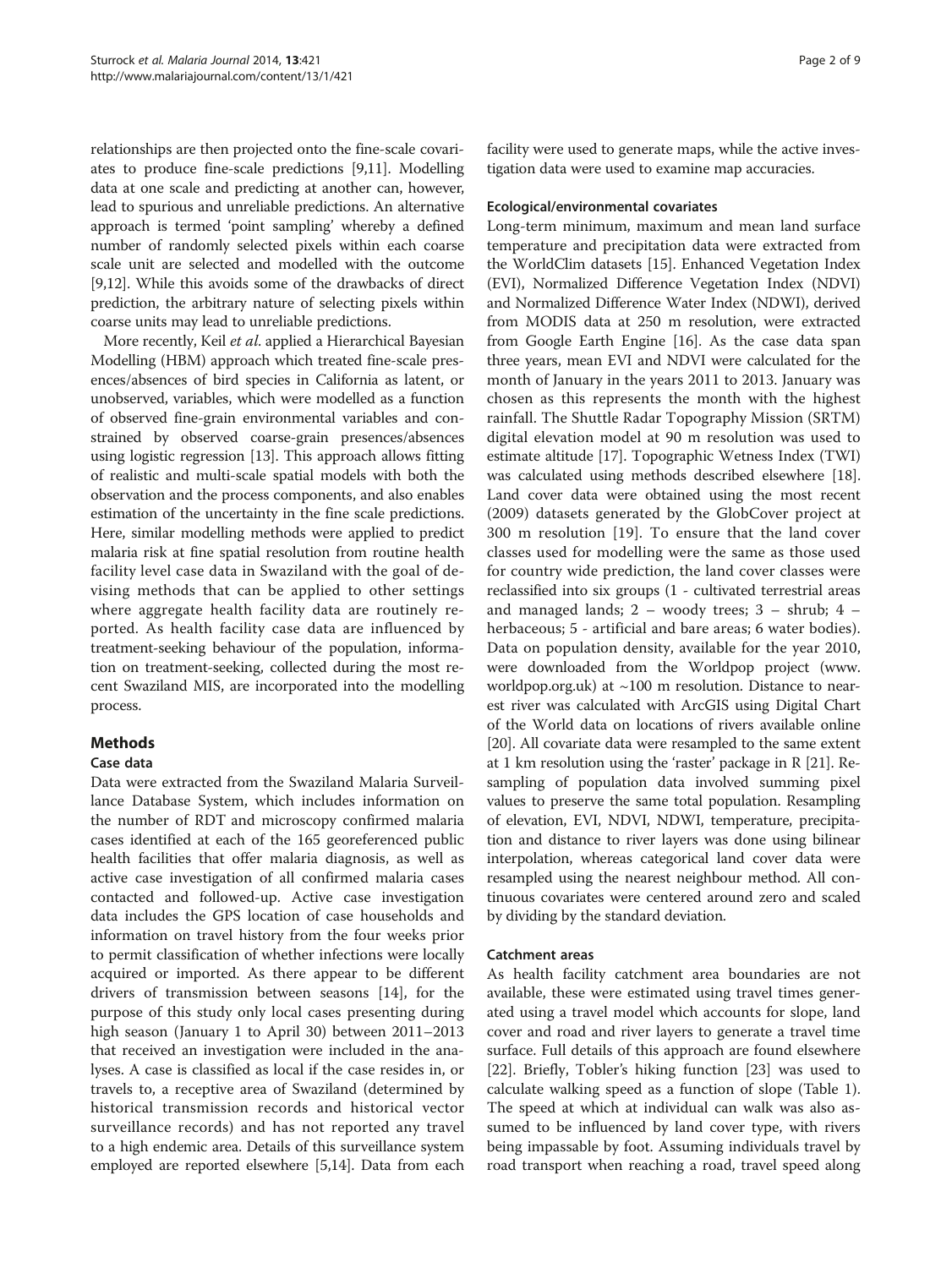<span id="page-2-0"></span>Table 1 Data used to estimate travel time to public health facilities in Swaziland

| Data layer                | Category                                             | Speed (km/h)   |
|---------------------------|------------------------------------------------------|----------------|
| Land cover                | Tree cover, broad leaved<br>deciduous or evergreen   | 5              |
|                           | Tree cover, needle leaved,<br>deciduous or evergreen | 5              |
|                           | Tree cover, other                                    | $\mathfrak{D}$ |
|                           | Shrub cover                                          | 5              |
|                           | Herbaceous cover                                     | 3              |
|                           | Sparse herbaceous                                    | 4              |
|                           | Cultivated and managed areas                         | 5              |
|                           | Bare areas/desert                                    | $\mathfrak{D}$ |
|                           | Water bodies/rivers                                  | $\Omega$       |
| Digital elevation (slope) | $0^{\circ}$ (flat)                                   | 5.00           |
|                           | 5°                                                   | 3.71           |
|                           | $-5^\circ$                                           | 5.27           |
| Roads                     | Motorway/trunk                                       | 80             |
|                           | Primary/secondary                                    | 60             |
|                           | Tertiary/unclassified                                | 10             |
|                           |                                                      |                |

roads was assigned according to road type (Table 1). Slope was calculated using the SRTM digital elevation model with land cover type calculated using GlobCover data and locations of rivers via the Digital Chart of the World data. Road data were obtained via the Open Street Map project [[24](#page-8-0)] as this appeared to provide the most comprehensive data. Using satellite imagery to guide classification, Open Street Map road classes were reclassified into three groups which were assigned different travel speeds: a) motorways and trunk roads; b) primary and secondary roads; and c) tertiary and unclassified roads (Table 1). Using the gdistance package [\[25](#page-8-0)] in R (see Additional file [1](#page-7-0) for example code) catchment areas were derived by identifying, for each pixel, the closest health facility offering malaria diagnosis by travel time (Figure [1B](#page-3-0)). If more than one health facility was present in a single 1 km x 1 km pixel, case data from the corresponding health facilities were merged (summed) before analysis.

#### Treatment-seeking

As not all individuals with malaria seek treatment at public health facilities, modelling the raw case data could lead to spurious estimates of associations between risk and covariates. Such a phenomenon is analogous to the species modelling problem where certain environmental conditions, that may be related to species occurrence, influence the detectability of that species [\[26\]](#page-8-0). From a malaria perspective, this requires a step that accounts for the fact that not all individuals seek treatment for malaria and that this phenomenon may vary as a function of travel

time to health facility. To model the relationship between treatment-seeking at a public facility and travel time to health facility, treatment-seeking data from the 2010 Swaziland MIS were used. Typically, data on where individuals with reported fever in the previous two weeks seek treatment is used to assess malaria treatmentseeking behaviour [\[22](#page-8-0)]. However, only 88 individuals from the Swaziland MIS reported having had fever in the previous two weeks limiting the use of this information. Instead, data from a total of 2,377 heads of households were available on the response to the question on the source, if any, of treatment sought should they, or members of their family, display signs or symptoms of malaria. Answers were recorded as 1 if the individual responded that they would visit a public facility and 0 if they would visit a private facility, traditional healer, or would not seek treatment. Using GPS coordinates for households collected during the MIS, the travel time to nearest health facility was calculated for each household using the modelled travel time surface, as described above.

#### Statistical analysis

A hierarchical modelling framework [\[27,28\]](#page-8-0) was used to link fine scale covariate data with catchment level case data, accounting for treatment-seeking. There were 142 catchments indexed by *j* where  $j \in 1:142$ , and each catchment contains  $n_j$  pixels of 1 km<sup>2</sup>. Each pixel is indexed by *k* where  $k \in 1 : n_i$ . There were also 2,377 individuals for which information on malaria treatment-seeking was available, indexed by *i* where  $i \in 1:2,377$ .

#### Cross-scale model

The relationship between travel time  $(t_i)$  and the probability of a public facility being used  $(h_i)$  for each individual  $(i)$ was modelled using a logistic regression.

$$
logit(h_i) = \alpha + \beta_0 t_i \tag{1}
$$

This model was then used to predict for each pixel the probability that an individual would seek treatment for malaria in a public facility  $(h_{ik})$  for every  $k^{\text{th}}$  1 km<sup>2</sup> pixel in each of the  $j<sup>th</sup>$  catchment in Swaziland. This was multiplied by the unobserved or 'latent' pixel level probability of there being a case  $(p_{jk})$  to produce the pixel probability of observing a case  $(d_{jk})$ , where  $(p_{jk})$  was modelled as a function of the N observed fine-scale environmental covariates  $(X)$  plus a catchment level random effect  $(u_i)$ using logistic regression:

$$
d_{jk} = p_{jk} h_{jk} \tag{2}
$$

$$
logit(p_{jk}) = \alpha + \sum_{N} \beta_{N} X_{N,jk} + u_{j}
$$
 (3)

The probability of a case being observed within the jth catchment  $(P_i)$  was defined as the sum of the expected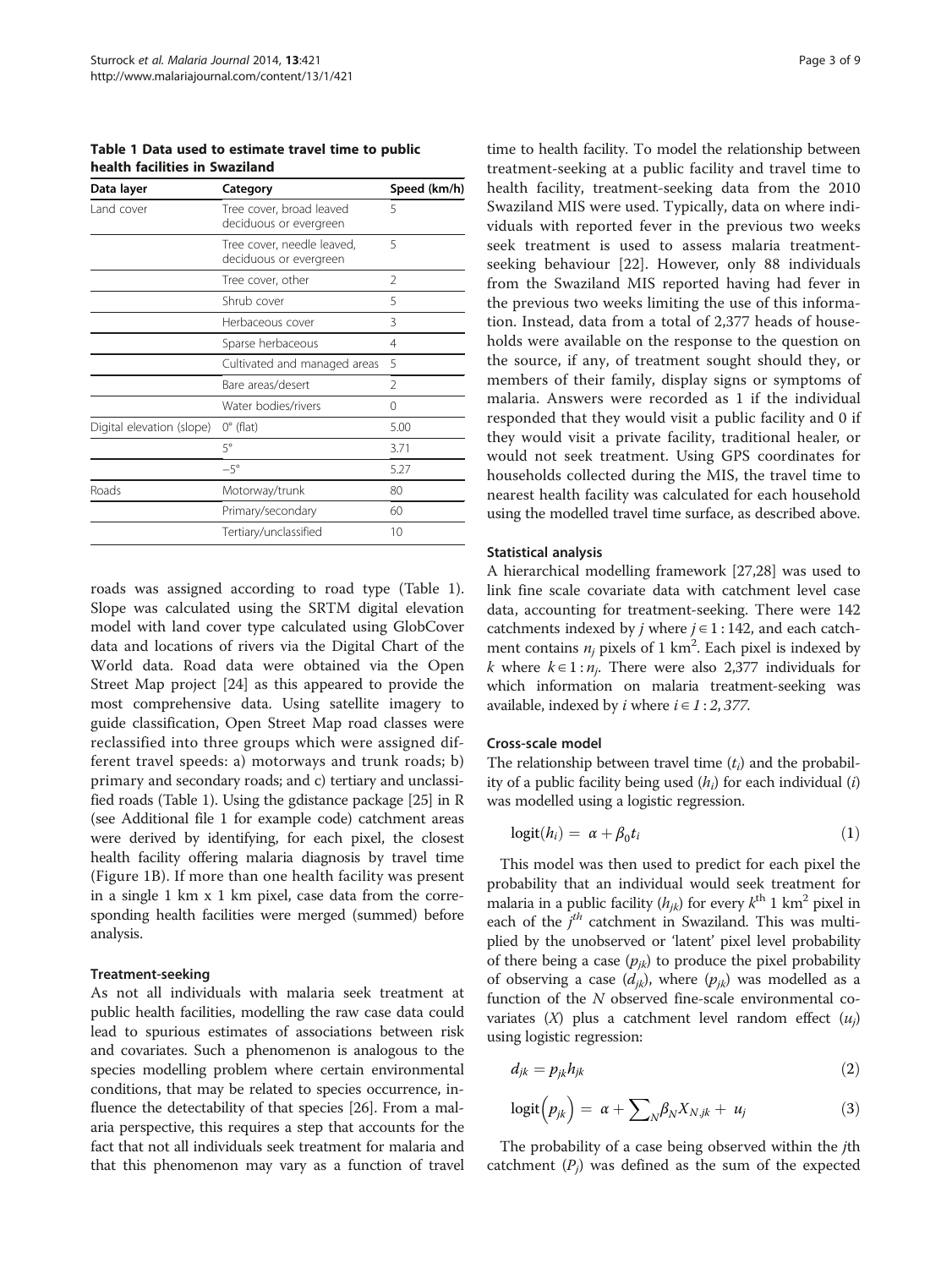<span id="page-3-0"></span>

number of observed cases per catchment pixel ( $k \in 1:n_j$ ) over the catchment population  $(M_i)$ , where  $M_i$  equals the sum of the population within each of the catchment pixels  $(m_{ik})$ :

$$
P_j = \frac{\sum_{k=1}^{n_j} d_{jk} m_{jk}}{M_j}, \qquad M_j = \sum_{k=1}^{n_j} m_{jk}, \qquad (4)
$$

The number of cases per catchment  $C_i$  was treated as a random draw from the catchment population  $M_i$  with the probability of selecting a case  $P_i$ :

$$
C_j \sim Binomial(M_j, P_j)
$$
 (5)

Equations [1](#page-2-0)–5 allowed calculation of the likelihood of observing the data  $(C_i)$  given the model and the input predictors  $(t_i, X_{N,i,k})$ . The model can then be fit either by numerically maximizing the likelihood, or by Markov Chain Monte Carlo (MCMC). The latter option was chosen as it enables estimation of uncertainty about the relationships represented by  $\beta$  (Equations [1](#page-2-0) and [3](#page-2-0)) and also the uncertainty about model predictions both at the pixel scale  $(p_{ik})$  and the catchment scale  $(P_i)$ .

To select which covariates to include in the fine-scale equation, lasso penalization, which shrinks estimates of those coefficients not associated with the outcome

towards zero, was used [\[29](#page-8-0)]. In this way, lasso penalization acts as a way to select which covariates to retain in the model. All covariates were included in an initial lasso regression excluding a catchment level random effect. Variables with 95% Bayesian credible intervals that did not cross zero were then included in a standard (nonlasso) regression model with a catchment level random effect. Following inclusion of a catchment random effect, any variables with 95% Bayesian credible intervals that did not cross zero were retained in the final model. For model fitting, an MCMC sampler in JAGS [[30\]](#page-8-0) was used to run 2 MCMC chains with 50,000 iterations as burn-in and 20,000 iterations saved for inference, thinned every 20 used to store model parameter estimates. Convergence was assessed by visual inspection of trace plots of chains.

#### Model evaluation

To assess model fit at the catchment scale, predicted catchment numbers of cases were estimated by multiplying the predicted probability of there being a case (posterior mean) by the population for each pixel. These values were then multiplied by the posterior mean of the predicted probability of a case presenting to a public health facility. Predicted numbers of cases per pixel were then summed across catchment areas to obtain predicted numbers of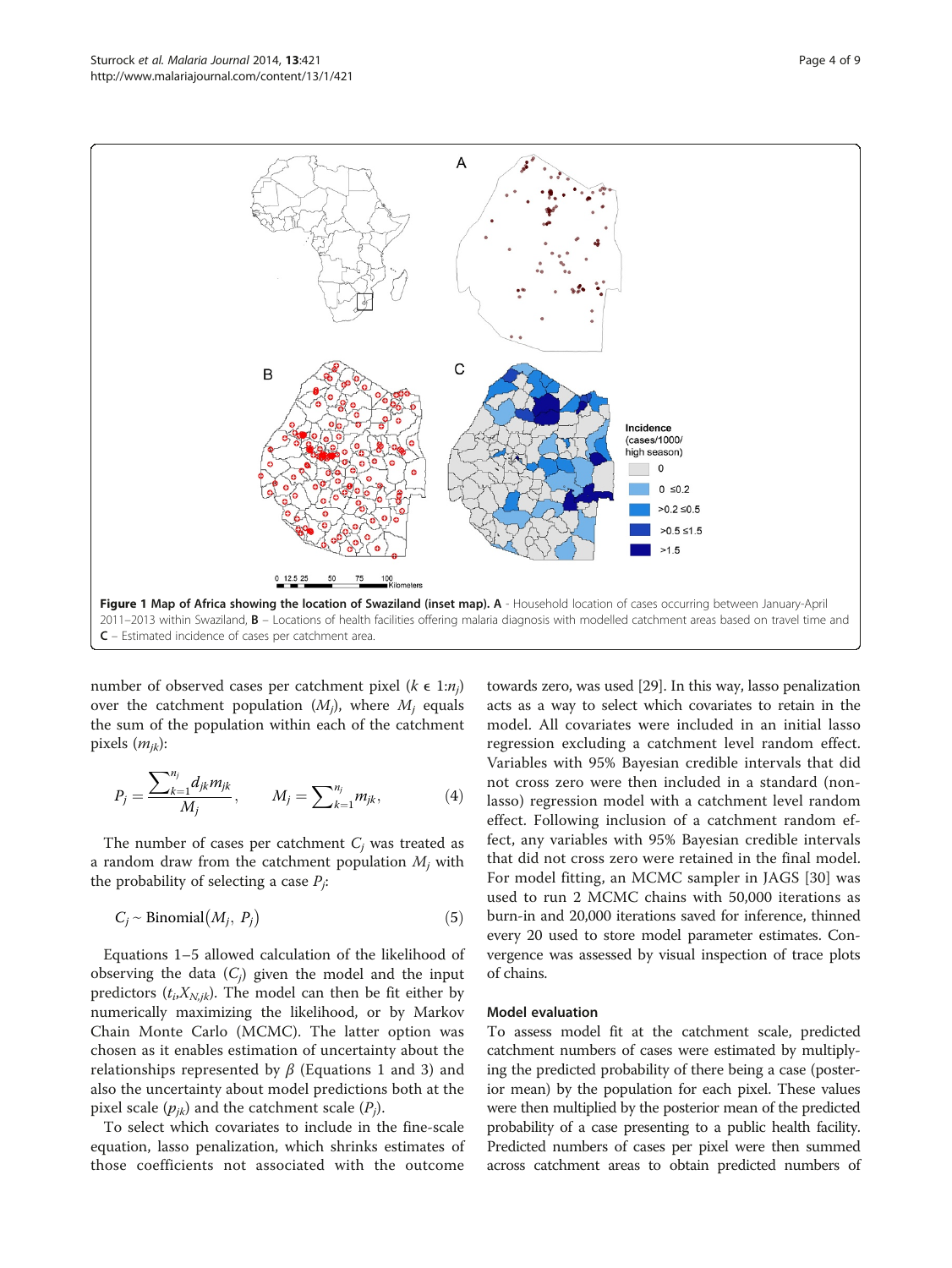cases per health facility. These values were then rounded to the nearest whole number and compared to the observed numbers of cases at each health facility using scatter plots as well as by calculating root mean squared error (RMSE) and mean absolute error (MAE).

To evaluate the accuracy of the pixel scale predictions from the model, the fine scale predictions (posterior mean) at cases were compared to a random selection of pseudo-controls. 10,000 pseudo-controls were selected by sampling pixels with replacement from throughout Swaziland with probability proportional to the pixel population density and the probability of seeking treatment at a public health facility (using model parameters from Equation [1](#page-2-0)). Mean prediction values were compared using box-plots and Area Under the Curve (AUC), which is the probability that prediction values at a randomly selected case will be higher than at a randomly selected control. Uncertainty in the fine scale model predictions were visualized by plotting the lower (2.5%) and upper (97.5%) prediction interval of the posterior distribution of  $p_{ik}$ .

#### Results

Of the 812 cases that occurred between 2011–2013, 471 (58%) received a case investigation. Of those, a total of 221 locally acquired cases occurred between January and April in the years 2011 to 2013 and were included in the analysis (Figure [1A](#page-3-0)). Using modelled catchment areas to estimate catchment population (Figure [1B](#page-3-0)), catchment area incidence estimates suggested a tendency for higher risk in northern and eastern regions of the country (Figure [1](#page-3-0)C).

Of the 2,377 individuals asked about seeking treatment should they believe they had malaria, 98% answered that they would seek treatment at a public facility. Despite these high rates, results from the model showed that the odds of seeking treatment for malaria at a public facility were slightly, but significantly, negatively associated with travel time (centered and scaled) to nearest public health facility (Odds Ratio 0.99).

In terms of pixel scale relationships between covariates and risk, following variable selection, the final model included only mean temperature which showed a positive association with probability of being a case (OR 8.15) and distance to health facility which showed a negative relationship (OR 0.12) (Table 2).

When predictions were scaled up to catchment level, the predicted numbers of cases per health facility broadly corresponded with the observed numbers (Figure 2). The RMSE and the MAE of the observed versus predicted numbers of cases per health facility were 1.16 and −0.09 respectively, indicating good model fit with very little bias. 84 of the 101 (83%) health facilities with zero cases were correctly predicted to have zero cases.

| Table 2 Model parameters estimated from the final     |  |  |  |
|-------------------------------------------------------|--|--|--|
| household and cross-scale models, showing pixel scale |  |  |  |
| relationships between malaria and covariates          |  |  |  |

| Variable                       | Mean odds ratio | <b>BCI</b>     |
|--------------------------------|-----------------|----------------|
| Land surface temperature       | 815             | $3.86 - 19.31$ |
| Travel time to health facility | 0.12            | $0.01 - 0.75$  |

Note that odds ratios refer to centered and scaled covariates. BCI are Bayesian 95% credible intervals.

The mean, 2.5% and 97.5% intervals of the predicted posterior for each pixel are shown in Figure [3A](#page-5-0)-C. This shows that the pixel scale predictions broadly correspond to the coarser scale catchment level data. Figure [3](#page-5-0)D shows the value of the catchment level random effect (intercept) term mapped by catchment area. This shows that while risk in the majority of the very low risk western catchment areas was predicted correctly by land surface temperature and distance to facility alone, risk in other high and low risk areas of the country, particularly in the north-east, deviated from these predictions. Figure [4](#page-5-0) shows the distribution of prediction values of cases versus 10,000 pseudo-controls as a box-plot. Prediction values were noticeably higher at case locations than control locations. This was reflected in the AUC value of 0.84 which indicates good discriminative capacity between cases and controls.

#### Discussion

As malaria transmission declines, it becomes increasingly focal. In order to target resources accordingly, an



visualisation. Points are plotted with transparent colours hence darker points indicate overlapping points. The blue dashed line corresponds to a 1:1 relationship.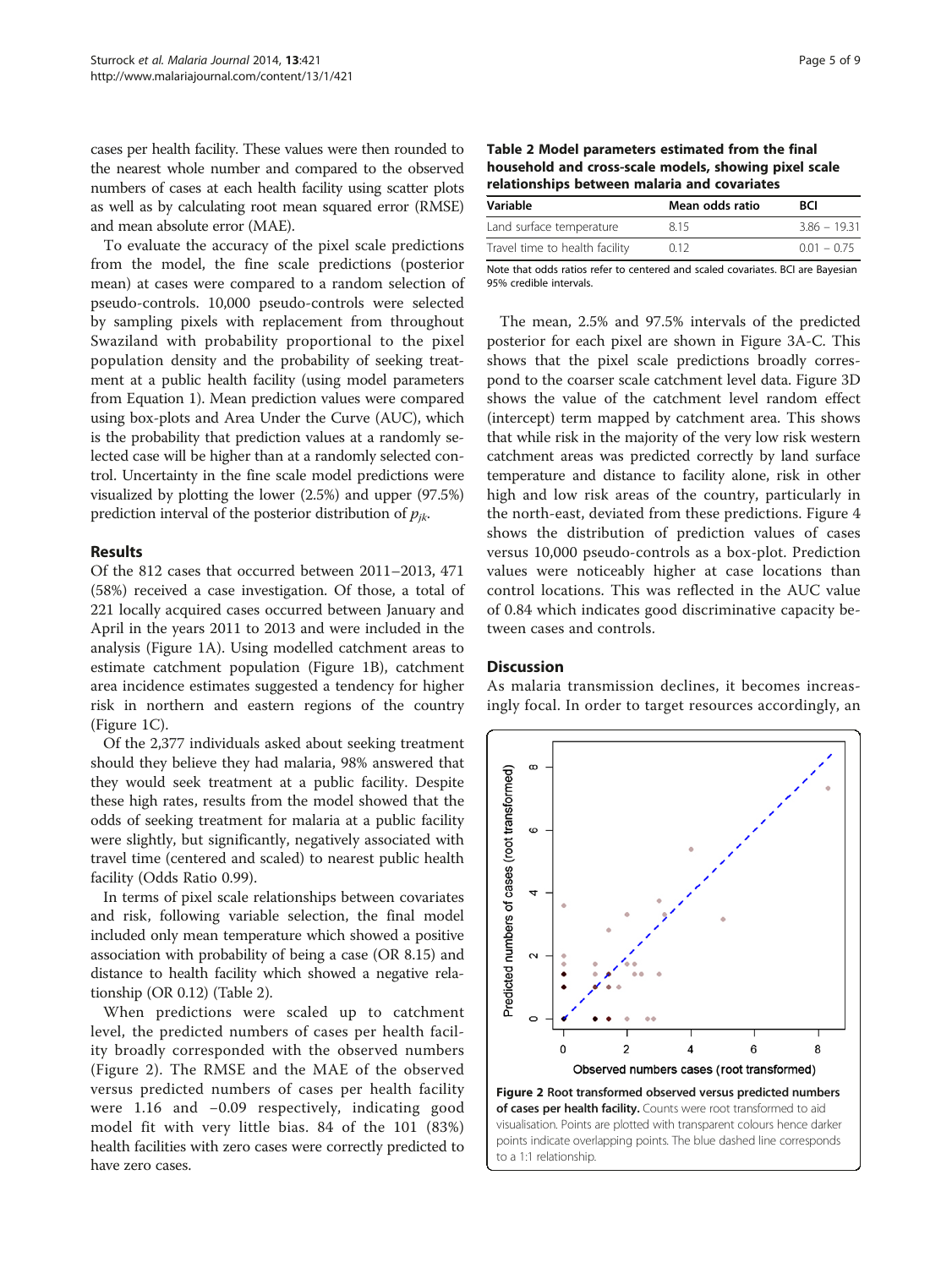<span id="page-5-0"></span>



understanding of transmission risk over fine scales is required. Traditionally, such risk mapping is done using cross-sectional infection prevalence surveys, such as malaria indicator surveys. In low transmission settings such surveys do not produce the number of positives required for risk mapping or decision making [[4](#page-8-0)]. While a handful of malaria elimination programmes, such as Swaziland [[5](#page-8-0)] and the Solomon Islands and Vanuatu [\[31\]](#page-8-0), map the households of malaria cases facilitating fine scale risk mapping, most countries have to rely on health facility level case data. This paper describes a method that uses routine health facility malaria case data in conjunction with freely available remotely sensed data to predict malaria risk, and associated uncertainty, down to a scale of  $1 \text{ km}^2$ .

While this example is restricted to the cross-scale prediction of malaria risk from health facility level data in Swaziland, this approach holds promise for cross-scale modelling and prediction of malaria in other transmission settings. In particular, this method is well suited to situations where prevalence is low (i.e. <3%) but the number of cases is still too high to allow follow up and mapping. The implementation of this approach in other settings requires several considerations. Firstly, in this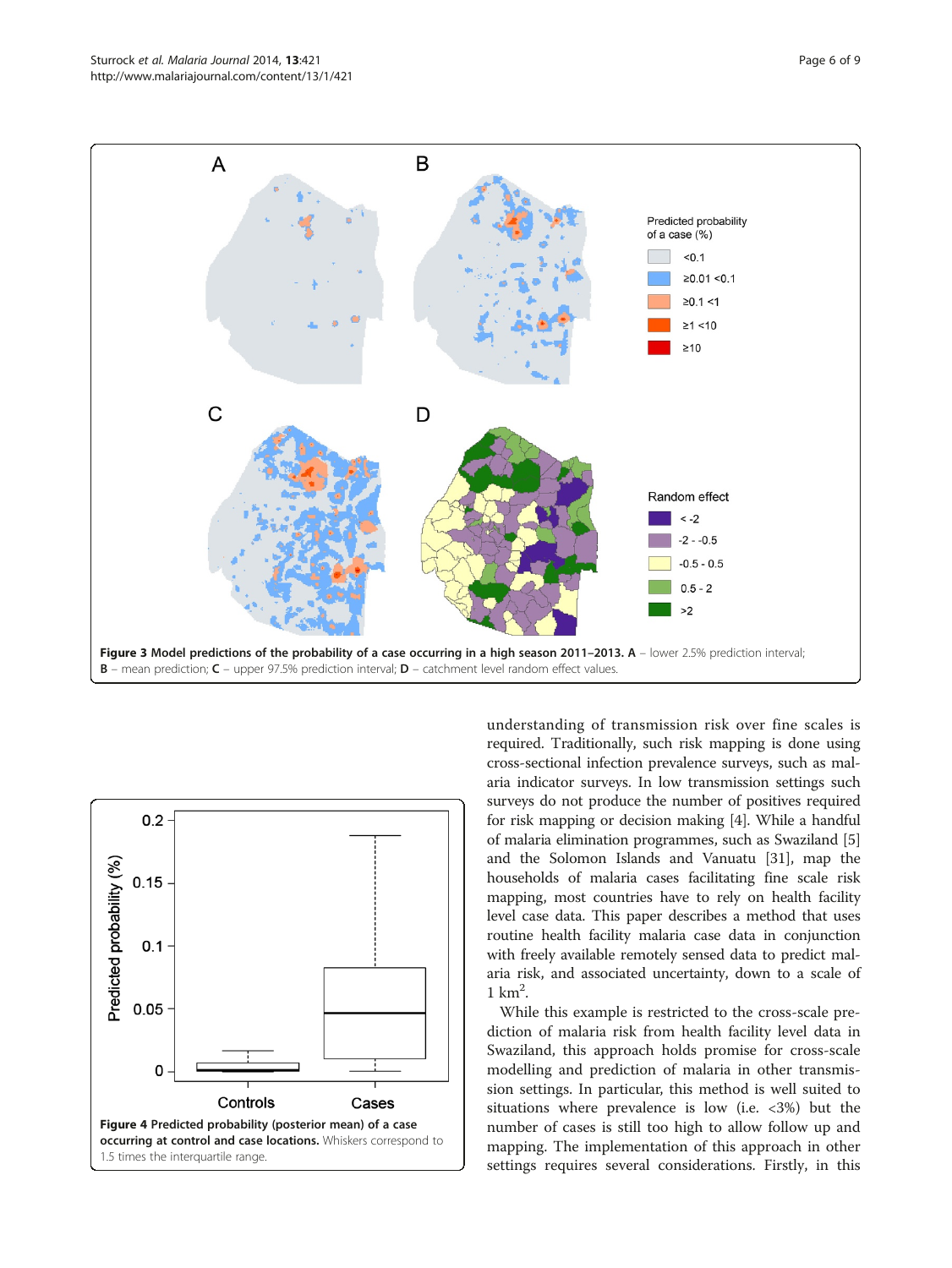study, the estimation of catchment boundaries was done only for those health facilities offering malaria diagnosis. In settings where this information is not known, catchment boundaries would have to be generated for each health facility, which could affect predictions. Secondly, only cases classified as local were used in the modelling process. If cases are not correctly classified according to origin of infection (i.e. if there is an under or over estimation on the proportion of cases that are imported), this approach is likely to lead to unreliable predictions. Thirdly, in Swaziland, catchment areas are reasonably small, due to the relatively small size of the country and the high population coverage of the public health system. How well this method works in settings where catchment areas are larger, and encompass a wider range of environmental conditions, is not clear. Fourthly, while treatment-seeking data are collected as part of MIS or Demographic Health Surveys, for some countries this information does not exist. In these settings, a relationship could be assumed using data from neighbouring countries or, ideally, a representative survey could be undertaken. Conducting sensitivity analyses, varying rates of treatment seeking, could also be a useful tool to assess the impact of this parameter on model predictions. This was not done here as it was beyond the scope of the study which focuses more on showing proof of concept. Fifthly, in settings with different health systems, for example where surveillance consists of community- and facility-based case detection or where the private sector plays a more prominent role, slightly different models would be required. Finally, the specific models used should be appropriate for the case data used. In this study, logistic regression was used to estimate pixel-level relationships due to the very low numbers of cases across the country. In other settings, employing alternative methods, such as zero-inflated, negative binomial or Poisson regression models, may be more appropriate.

Though not the main focus of this study, results from the model suggest that a positive relationship between temperature and risk of malaria exists at the pixel level. This fits with our understanding of the disease, as warmer temperatures are more conducive to parasite development. Unusually, the model seemed to suggest that areas further from health facilities were at reduced risk. This may be due in part to correlations between distance to health facility and other variables not included in the modelling process. For example, imported cases, proximity to which has been shown to be a risk factor for being a local case [\[14\]](#page-8-0), could be less common in more isolated communities. Equally, population density could be much lower in more isolated communities which may reduce transmission potential.

Maps of the catchment level random effect term show that areas in the north east of the country tended

to deviate the most from model predictions using temperature and distance to nearest facility. This suggests that there are other factors associated with risk in these areas that are not formally accounted for in the model. For those areas with positive random effect values (i.e. higher than expected risk given the environment) this could be due to presence of imported cases, or areas missed by IRS or ITN distribution. For those areas with negative random effect values (i.e. lower than expected risk given the environment), this could be due to high coverage of IRS or ITNs, or presence of other interventions not included in the modelling process. Equally, differences between areas could indicate differences surveillance capacity at the facility level in terms of diagnosis and reporting. Irrespective, mapping random effects is useful as it allows questions and hypotheses to be raised, other predictor variables to be considered or dubious data to be identified. Furthermore, it highlights catchment areas with no cases that may be suitable for transmission and areas unsuitable for transmission in which cases occur.

While the modelling framework has generated encouraging results with regard to cross-scale prediction, the approach outlined here has several important limitations and considerations for implementation elsewhere. Firstly, despite finding a relationship between treatment-seeking in the public sector and travel time to nearest health facility, overall rates of treatment-seeking in the public sector was extremely high at 98%. While Swaziland is a small country and does not have a large private sector, this percentage appears high. Unfortunately, the more frequently used question to assess treatment-seeking behaviour, where if at all those with a reported fever in the previous two weeks sought treatment, could not be used due to small sample sizes.

Secondly, it was assumed that individuals with malaria seek treatment at their closest health facility by travel time. While this is likely to be true in many cases, choice of health facility may be influenced by other factors such as the type and quality of service provided [[32\]](#page-8-0) as well as the cost of travel [[33\]](#page-8-0). More complex catchment models, which include competition between different types of facilities and allow overlapping catchment areas [[34\]](#page-8-0), may improve the predictive accuracy of cross-scale predictive models. Equally, travel models using local data on travel preferences may improve predictions.

Thirdly, a relatively simple linear modelling approach was used to estimate the pixel scale relationships between malaria risk and covariates. There are several possible improvements which could lead to more accurate predictions. For example, generalized additive models, which would allow for more complex non-linear relationships could be explored. Similarly, including terms to account for spatial autocorrelation both at the catchment and/or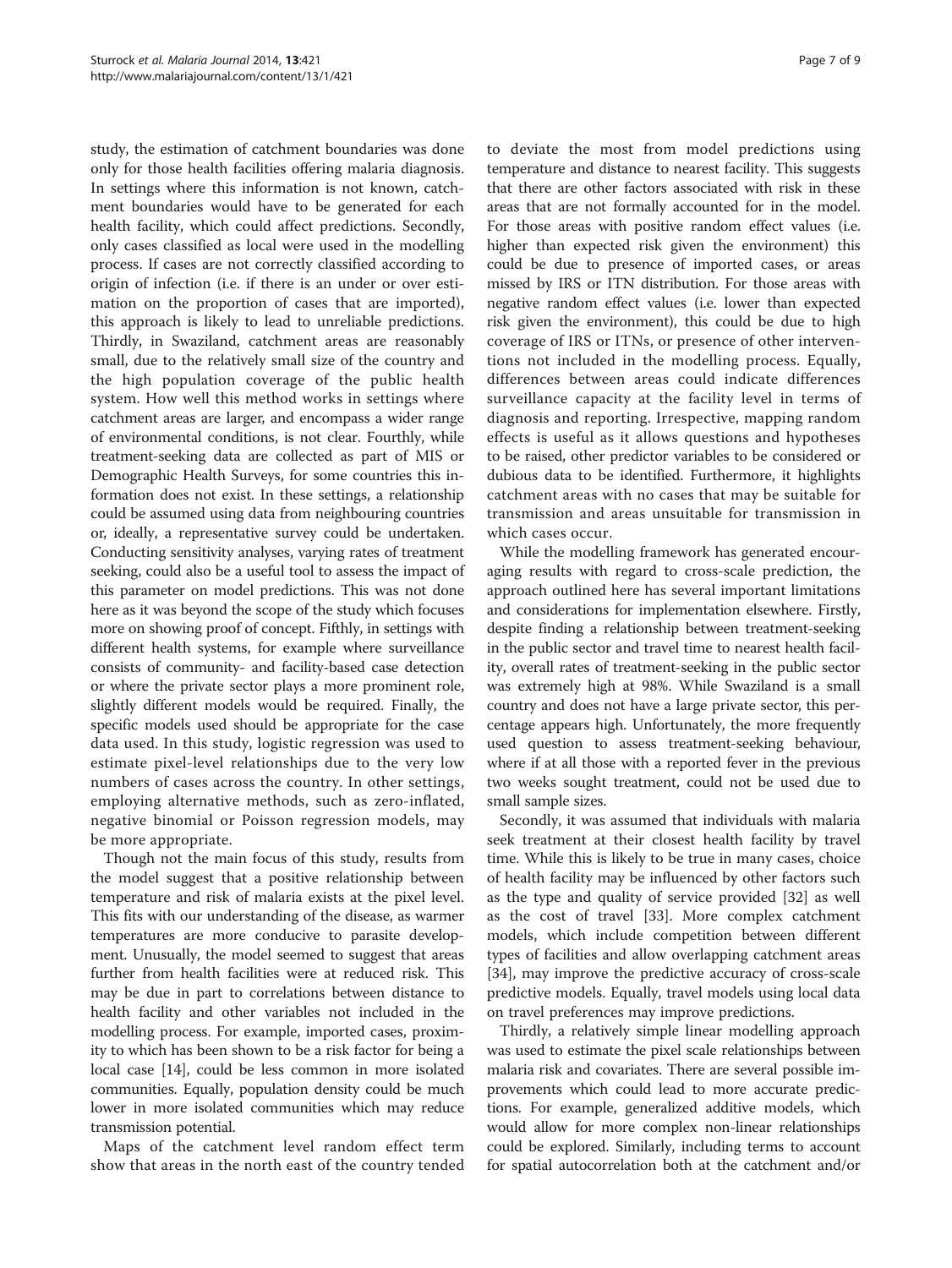<span id="page-7-0"></span>pixel level might lead to more robust estimation of relationships and could help with predictions. Furthermore, a consideration of the environmental and ecological conditions at the time point at which the case occurred, or lagged as appropriate, would likely improve the accuracy of predictions and would allow time specific predictions to be made. With the availability of remotely-sensed data increasing, accessing such data should become progressively straightforward. Additionally, use of techniques such as lasso regression for covariate selection provide potential for a more automated modelling approach. While there are still a number of challenges to overcome, this raises the possibility of making these types of predictive models accessible to non-experts within malaria control programmes. These issues were not explored here due to computational limits, but are the focus of future studies.

Fourthly, it should be noted that not all cases that were diagnosed in Swaziland between 2011–2013 received an investigation, due to either resource constraints or failure to make contact with the case. The data used to build and validate these models therefore do not necessarily represent the full picture of malaria in the country. While we do not believe this introduced any bias in this case, such an issue illustrates the benefit of conducting case investigation at the health facility, which, as of 2014 is done in Swaziland. This also highlights the fact that in contrast to higher transmission settings, where predictions can be validated against gold-standard cross sectional survey data, a comparison with passively detected geolocated cases is the only method to validate predictions in this setting.

Finally, Swaziland is one of only a few programmes to have information on the household location of cases, enabling validation of the fine scale risk maps. If this information is known, there is no need for cross scale prediction and modelling can be done using the locations of case households [\[14\]](#page-8-0). If this information is not known, the Bayesian modelling approach described here can be used to generate estimates of uncertainty in the predictions. That said, household investigation and active surveillance should still be encouraged. High rates of active testing are generally believed to be a requirement for any elimination programme [\[35](#page-8-0)]. Furthermore, visiting case households provides an opportunity for additional targeted interventions such as presumptive treatment, ITN distribution or IRS and allows an assessment of household risk factors. These results do, however, suggest that programmes can obtain detailed understanding in the heterogeneity of malaria transmission without these specific data.

While this paper focusses on the prediction of fine scale malaria transmission risk from health facility data, this modelling framework has potential utility in other multi-scale modelling problems. This could be, for example, fine scale prediction of risk from district or school level disease data. Equally, this method could be used to look at the impact of fine scale interventions, such as village level ITN distributions, on catchment level malaria incidence. Similarly, this approach could be applied to modelling and predicting other environmentally and ecologically driven diseases such as Plasmodium vivax [\[36](#page-8-0)], schistosomiasis [[28](#page-8-0),[37](#page-8-0)], soil-transmitted helminths [\[38,39](#page-8-0)] and lymphatic filariasis [[40\]](#page-8-0). This is particularly true for low transmission settings, where large scale prevalence surveys become inefficient due to very large sample size requirements to find positives [[3\]](#page-8-0).

#### Conclusions

As malaria transmission declines, interventions need to be deployed with increasing granularity. Often, however, the case data used to understand spatial patterns of risk is only available at the health facility or district level, limiting decision making to this resolution. Using a novel modelling framework, this study has shown that it is possible to combine health facility level case data with fine scale environmental and climatological data to predict malaria risk at fine resolution. This information can help to guide decision making at sub-catchment levels, to ensure interventions are targeted in as evidenced based way possible.

### Additional file

[Additional file 1:](http://www.biomedcentral.com/content/supplementary/1475-2875-13-421-S1.docx) R code to calculate health facility catchment areas based on travel time using the gdistance package.

#### Competing interests

The authors declare that they have no competing interests.

#### Authors' contributions

HJWS conceived of the study and drafted the manuscript. NEN helped oversee collection of the data. HJWS and PK performed the statistical analysis. All authors contributed to interpretation of results and read and approved the final manuscript.

#### Acknowledgements

We would like to thank Simon Kunene and Zulisile Zulu from the Swaziland National Malaria Control Programme for leading the collection of the surveillance data used in the study. Funding support was provided through a grant from the Bill and Melinda Gates Foundation (##1013170) to the UCSF Global Heath Group (HJWS, MSH, RG and NEN). JMC and ALM also acknowledge funding from the Bill and Melinda Gates Foundation (#1034348, and #1106900). MSH is additionally funded by a National Institutes of Health/ National Institute of Allergy and Infectious Diseases K23 grant and a Burroughs Wellcome Fund/American Society of Tropical Medicine and Hygiene Fellowship Award. AJT acknowledges funding support from the RAPIDD program of the Science and Technology Directorate, Department of Homeland Security, and the Fogarty International Center, National Institutes of Health, and is also supported by grants from NIH/NIAID (U19AI089674) and the Bill and Melinda Gates Foundation (#1032350 and #1106427). The funders had no role in study design, data collection and analysis, decision to publish, or preparation of the manuscript. PK acknowledges funding from People Programme (Marie Curie Actions) of the EU's 7th Framework Programme (FP7/2007-2013) under REA grant agreement no. 302868.